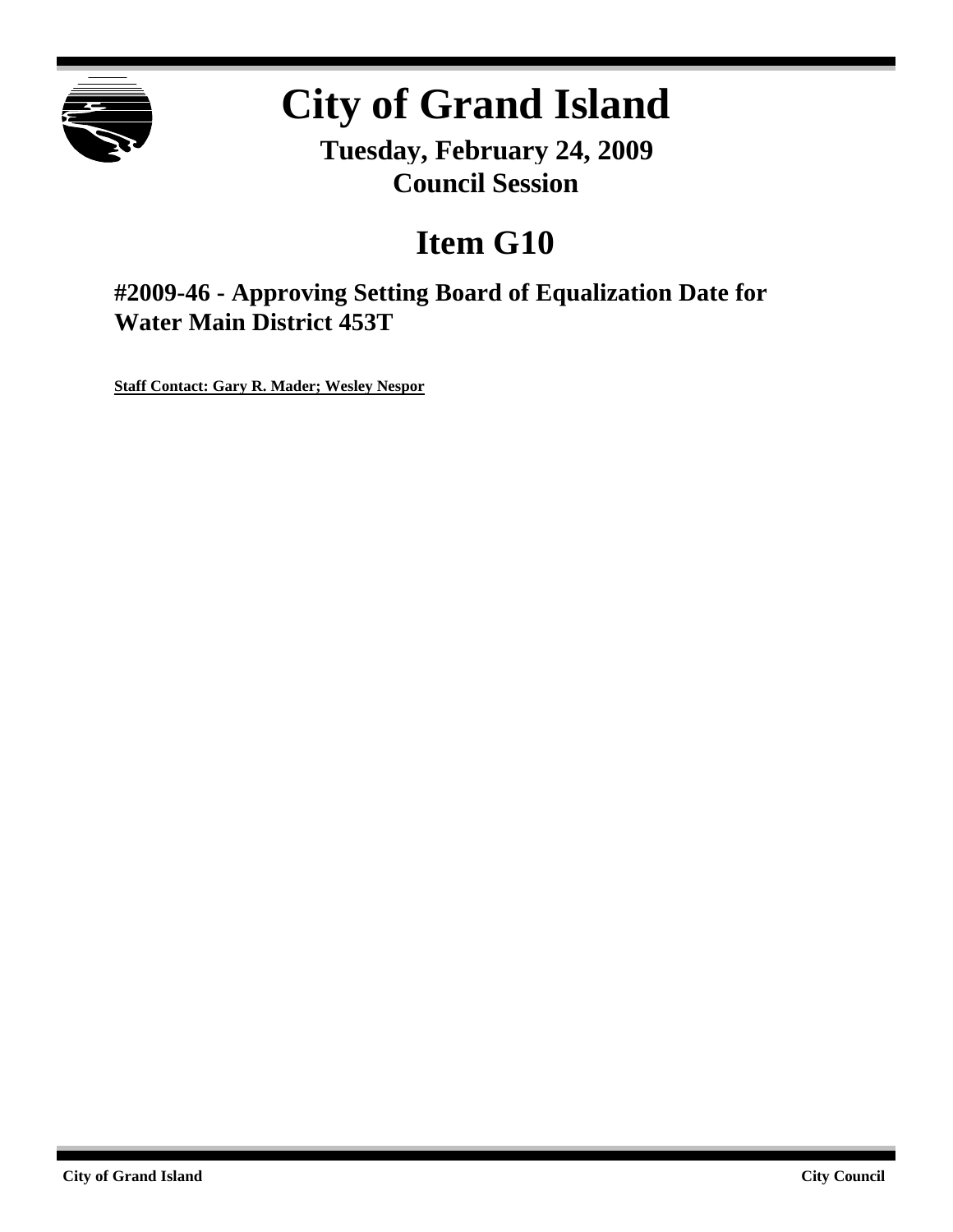## **Council Agenda Memo**

| From:                          | Gary R. Mader, Utilities Director<br>Wesley Nespor, Asst. City Attorney/Purchasing |
|--------------------------------|------------------------------------------------------------------------------------|
| <b>Meeting:</b>                | February 24, 2009                                                                  |
| Subject:                       | Water Main District 453T – Board of Equalization Date                              |
| <b>Item <math>\#</math>'s:</b> | $G-10$                                                                             |
| $Presenter(s):$                | Gary R. Mader, Utilities Director                                                  |

#### **Background**

City water infrastructure was extended to support the development of the new Grand Island Army Aviation Support Facility. A 12" water main was installed across part of the Central Nebraska Regional Airport, commencing at Sky Park Road, approximately one half (1/2) mile north of Capital Avenue, and running northeasterly to the westerly side of the GIAASF at the northeast corner of Shady Bend Road and Airport Road.

Attached for reference is a map showing the district's boundary.

#### **Discussion**

The project has been completed in accordance with the terms, conditions, and stipulations of the contract plans and specifications. The total for all water main construction was \$343,818.69.

According to the Interlocal Agreement for Infrastructure Construction by and between the Hall County Airport Authority and the City of Grand Island, dated August 8, 2007, the Airport Authority agreed to pay a portion of the project's cost as a connection fee for the water service to the GIAASF. That amount is \$103,145.61.

The remaining \$240,673.08 is the eligible amount used to calculate the connection fees for other properties within the district. Those fees become due when a property "taps" the main for service. This is the standard method used by the City to recoup costs when water mains are installed across undeveloped lands.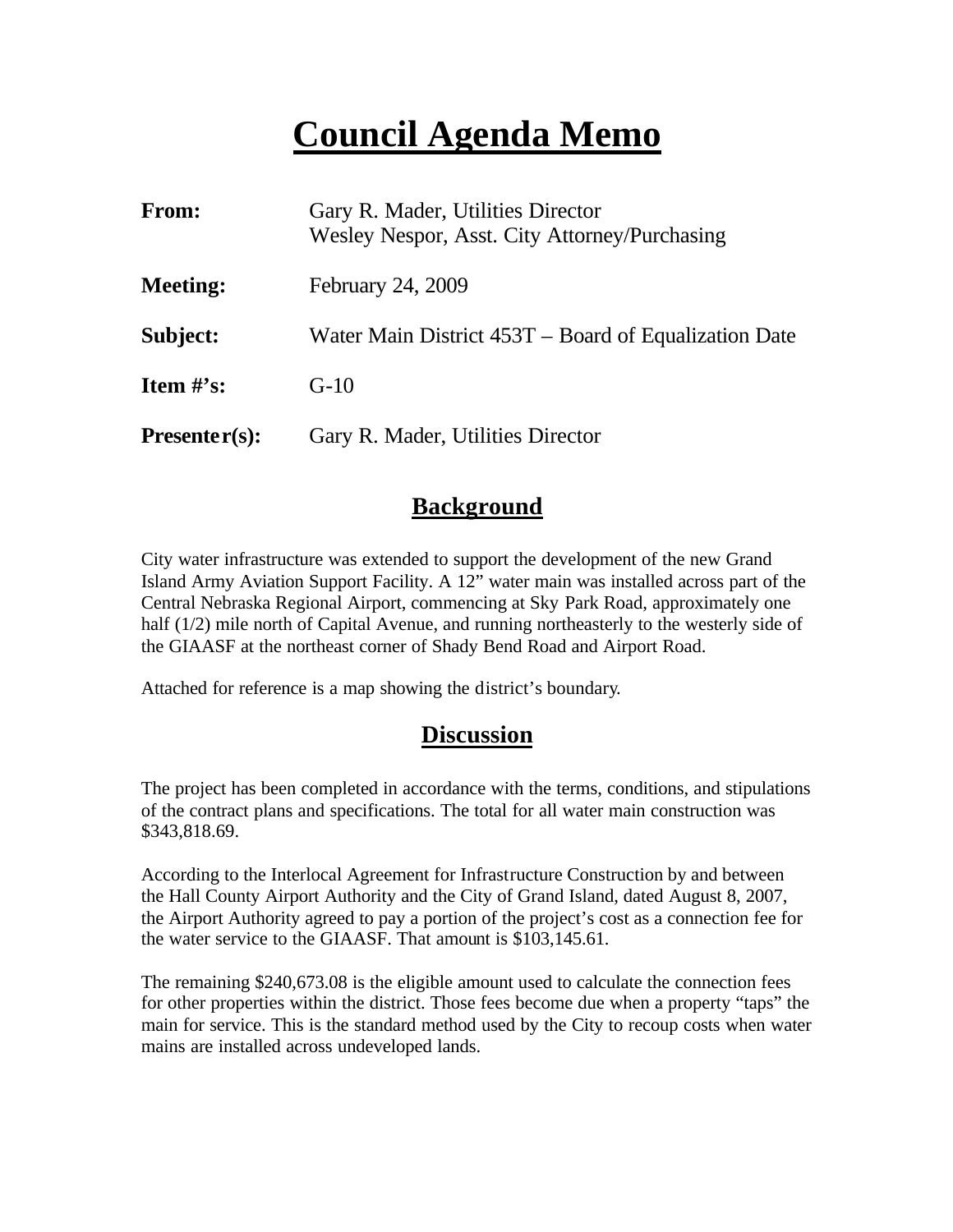The connection (tap) fee for the properties included within the district's boundary is \$61.1542640 per front foot. Attached for reference are copies of the district's costs, ownership records, and calculated assessments.

### **Alternatives**

It appears that the Council has the following alternatives concerning the issue at hand. The Council may:

- 1. Move to approve
- 2. Refer the issue to a Committee
- 3. Postpone the issue to future date
- 4. Take no action on the issue

#### **Recommendation**

City Administration recommends that Council sit as the Board of Equalization on March 24, 2009, to set the connection fee amount for the properties within the boundaries of Water Main District 453T as tabulated on the attached listing.

### **Sample Motion**

Move to approve the date for the Board of Equalization hearing for Water Main District 453T to be set as March 24, 2009.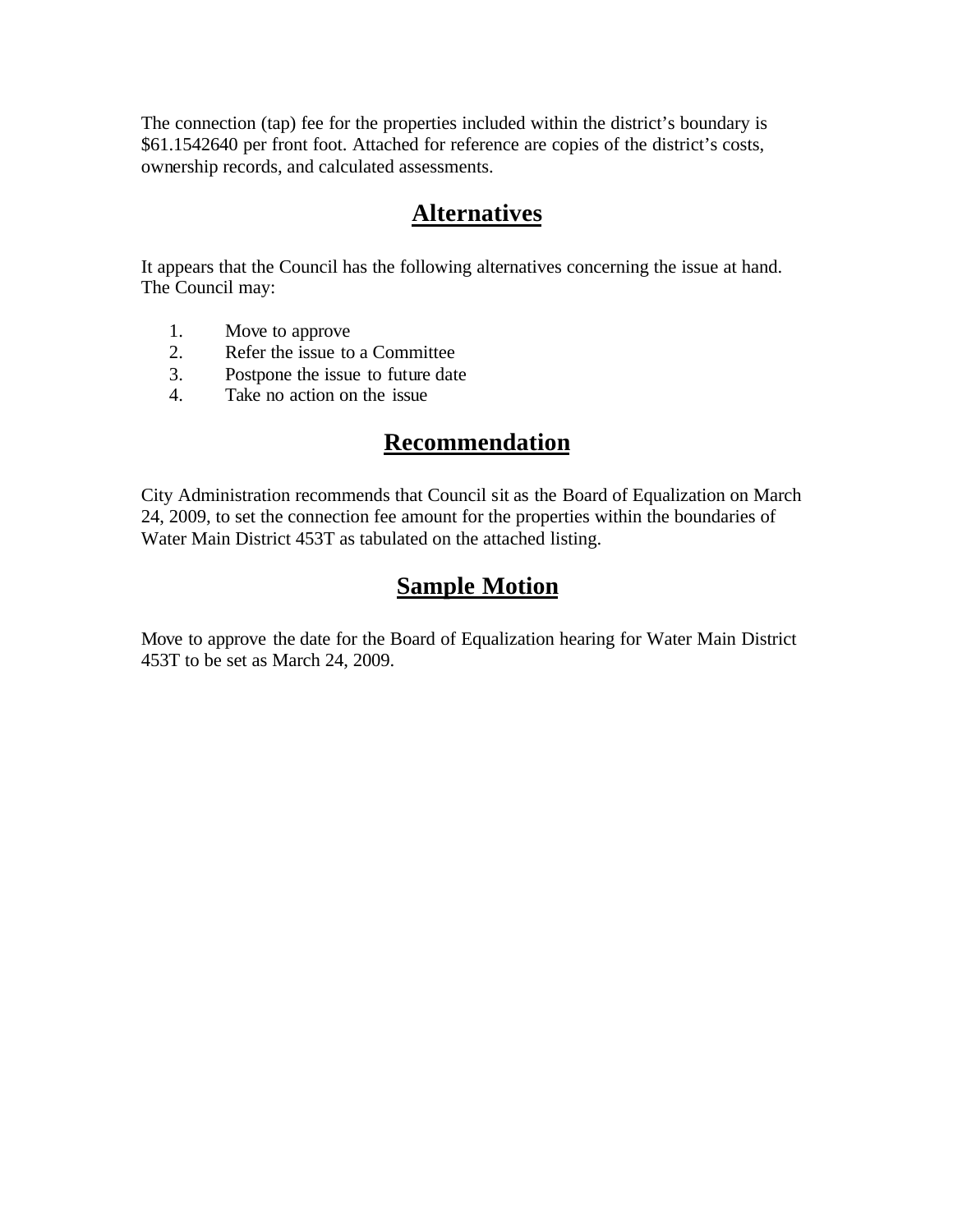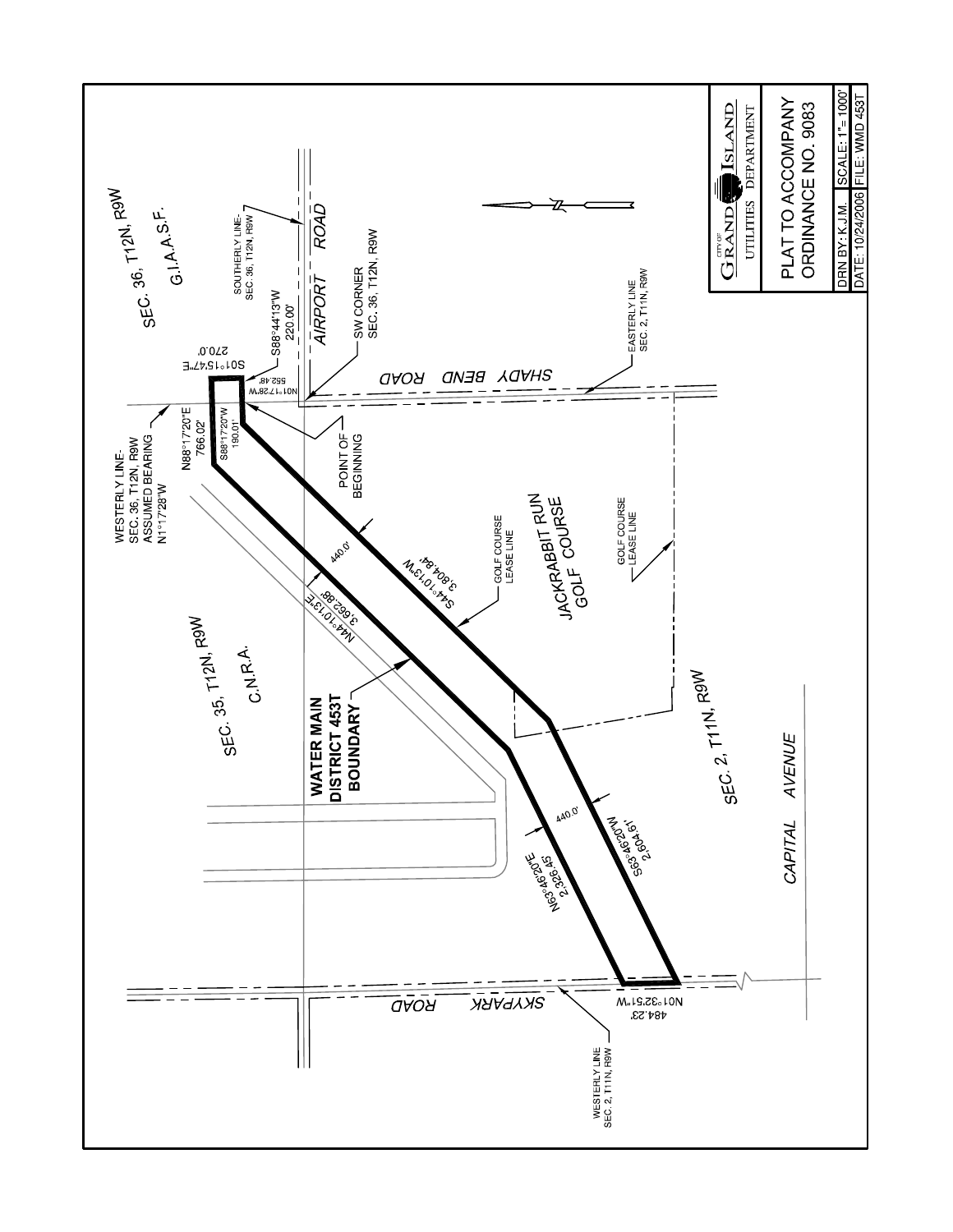Connections Fees - Water Main Dist 453T

Connection Fee per Front Foot = \$61.1542640

 $\alpha$ 

12/15/2008

|                |              |                                         | <b>FRONTAGE</b>                     | CONNECTION<br>FEE |
|----------------|--------------|-----------------------------------------|-------------------------------------|-------------------|
| 1              | Owner:       | Central Nebraska Regional Airport       | per Agreement for service to GIAASF | \$103,145.61      |
|                |              | c/o Hall Co Airport Authority           | 3010 Airport Rd                     |                   |
|                | Address:     | 3743 Sky Park Rd                        |                                     |                   |
|                | City, State: | Grand Island, NE                        |                                     |                   |
|                | Zipcode:     | 68801                                   |                                     |                   |
| $\overline{2}$ | Owner:       | Central Nebraska Regional Airport       | 3,662.88                            | \$224,000.74      |
|                |              | c/o Hall Co Airport Authority           | Part of SE 1/4 of Sec 35, T12N, R9W |                   |
|                | Address:     | 3743 Sky Park Rd                        | and Part of Sec 2, T11N, R9W        |                   |
|                | City, State: | Grand Island, NE                        |                                     |                   |
|                | Zipcode:     | 68801                                   | Commencing at the southeast         |                   |
|                |              |                                         | corner of Section 35, T12N, R9W     |                   |
|                |              |                                         | of the 6th P.M., Hall County,       |                   |
|                |              |                                         | Nebraska; thence N1º17'28"W         |                   |
|                |              |                                         | along the easterly line of said     |                   |
|                |              |                                         | Section 35, a distance 552.48 feet; |                   |
|                |              |                                         | thence S88°17'20"W, a distance      |                   |
|                |              |                                         | of 190.01 feet to the ACTUAL        |                   |
|                |              |                                         | POINT OF BEGINNING; thence          |                   |
|                |              |                                         | S44°10'13"W, a distance 3,804.84    |                   |
|                |              |                                         | feet, thence N31°01'21"W, a         |                   |
|                |              |                                         | distance of 446.51 feet; thence     |                   |
|                |              |                                         | N44°10'13"E, a distance of          |                   |
|                |              |                                         | 3,662.88 feet; thence S54°20'52"E   |                   |
|                |              |                                         | a distance of 444.91 feet; to the   |                   |
|                |              |                                         | said Point of Beginning.            |                   |
| 3              | Owner:       | Central Nebraska Regional Airport       | <b>Connection Fee</b>               | \$4,077.15        |
|                |              | c/o Hall Co Airport Authority           | plus cost of 1" service             | \$669.44          |
|                |              | Special Benefit to Tenant               | <b>TOTAL AMOUNT</b>                 | \$4,746.59        |
|                |              | City of Grand Island, NE                | Special Benefit to owner of         |                   |
|                |              | c/o Public Works Dept - Waste Water Div | improvements on leased ground,      |                   |
|                | Address:     | PO Box 1968                             | namely City of Grand Island, Public |                   |
|                | City, State: | Grand Island, NE                        | Works Dept., Sanitary Sewer         |                   |
|                |              |                                         | Lift Station #22                    |                   |
|                | Zipcode:     | 68802                                   | Part of SE 1/4 of Sec 35, T12N, R9W |                   |
| $\overline{4}$ | Owner:       | Central Nebraska Regional Airport       | <b>Connection Fee</b>               | \$4,077.15        |
|                |              | c/o Hall Co Airport Authority           | plus cost of 6" service             | \$7,848.60        |
|                |              | Special Benefit to Tenant               | <b>TOTAL AMOUNT</b>                 | \$11,925.75       |
|                |              | City of Grand Island, NE                | Special Benefit to owner of         |                   |
|                |              | c/o Parks and Recreation Division       | improvements on leased ground,      |                   |
|                | Address:     | PO Box 1968                             | namely City of Grand Island, Jack   |                   |
|                | City, State: | Grand Island, NE                        | <b>Rabbit Run Golf Course</b>       |                   |
|                | Zipcode      | 68802                                   | Part of NE 1/4 Sec 2, T11N, R9W     |                   |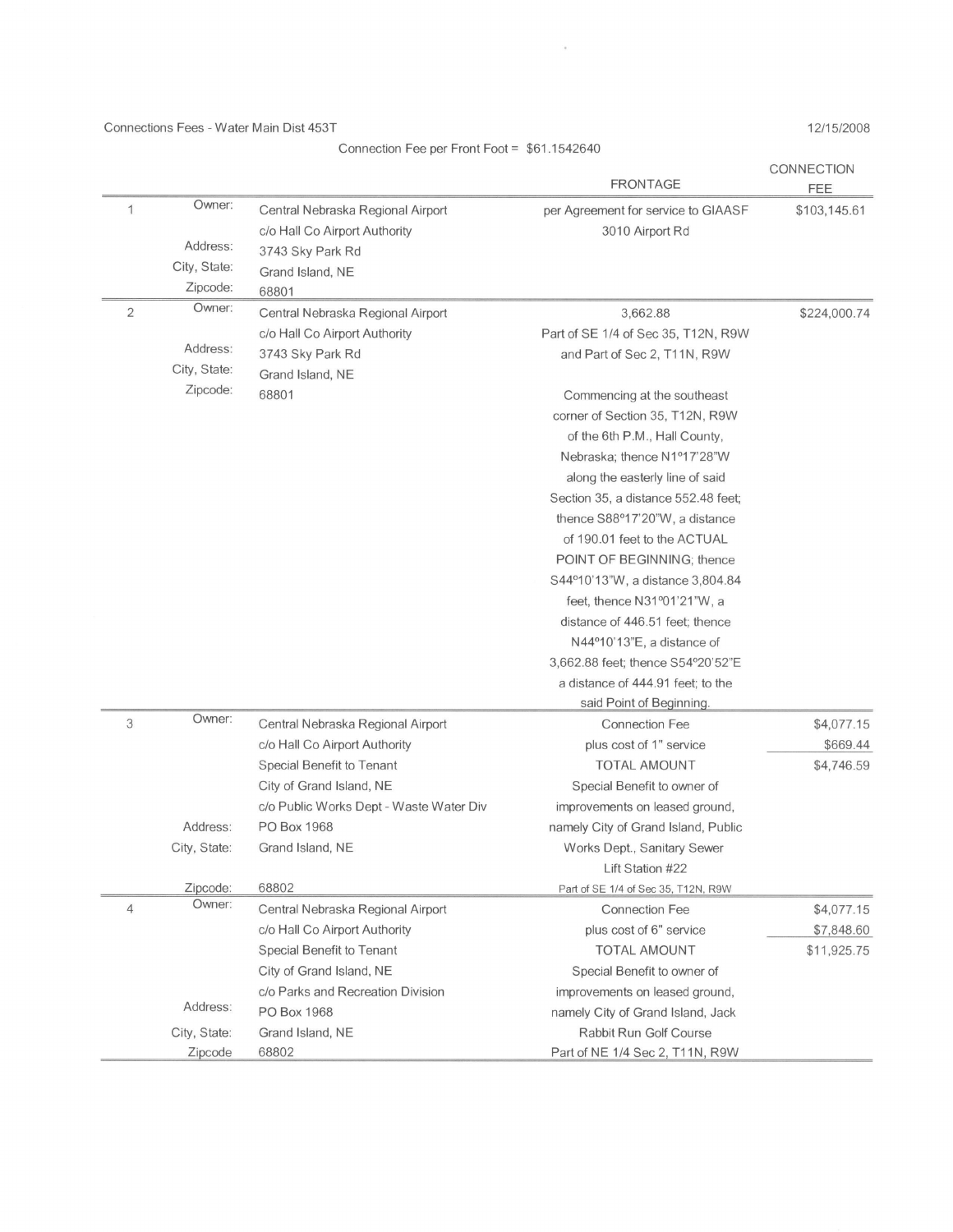#### **CITY OF GRAND ISLAND UTILITIES DEPT TABLE 2008** Tap Fees, 12/12/2008

**Water Main District 453T**

CNRA - GIAASF Helicopter Facility

| -- |  |  | .4 <sub>p</sub> |
|----|--|--|-----------------|
|    |  |  |                 |
|    |  |  |                 |
|    |  |  |                 |
|    |  |  |                 |

| <b>ITEM</b> | <b>DESCRIPTION</b>                     | <b>QUANTITIES</b>        | <b>BID UNIT \$</b> | <b>TOTAL \$</b> | 1" Service | 6" Service                  |              |
|-------------|----------------------------------------|--------------------------|--------------------|-----------------|------------|-----------------------------|--------------|
| C. 1.01     | 12" D.I Pipe (sj)                      | 6,599.00 LF              | 30.57              | 201,731.43      |            |                             |              |
| C. 1.02     | 6" D.I Pipe (sj)                       | 179.00 LF                | 21.57              | 3,861.03        |            | 3,861.03                    |              |
| C. 1.03     | 6" R.S. Gate Valve                     | 1.00 EA                  | 606.56             | 606.56          |            | 606.56                      |              |
| C. 1.04     | 16"x16"x12" Tapping Sleeve             | 1.00 EA                  | 3,236.98           | 3,236.98        |            |                             |              |
| C. 1.05     | 12"x12"x 6" Tee (mj)                   | 7.00 EA                  | 333.24             | 2,332.68        |            | 2,332.68                    |              |
| C. 1.06     | 12"x45° Ell (mj)                       | 3.00 EA                  | 269.17             | 807.51          |            |                             |              |
| C. 1.07     | 12"x22-1/2° Ell (mj)                   | 2.00 EA                  | 272.31             | 544.62          |            |                             |              |
| C. 1.08     | 12"x11-1/4° Ell (mj)                   | 0.00 EA                  | 271.65             | 0.00            |            |                             |              |
| C. 1.09     | 12" R.S. Gate Valve                    | 2.00 EA                  | 1,710.46           | 3,420.92        |            |                             |              |
| C. 1.10     | 12" RS Tapping Valve                   | 1.00 EA                  | 2,485.51           | 2,485.51        |            |                             |              |
| C. 1.11     | Valve Box                              | 5.00 EA                  | 235.21             | 1,176.05        |            | 235.21                      |              |
| C. 1.12     | Fire Hydrant Assembly                  | 6.00 EA                  | 1,266.74           | 7,600.44        |            |                             |              |
| C. 1.13     | <b>Bell Joint Block</b>                | 1.00 EA                  | 522.03             | 522.03          |            |                             |              |
| C. 1.14     | <b>Thrust Block</b>                    | 13.00 EA                 | 179.04             | 2,327.52        |            | 358.08                      |              |
| C. 1.15     | 24"x 0.438" Steel Casing               | 110.00 LF                | 365.81             | 40,239.10       |            |                             |              |
| C. 1.16     | 8 Mil Polyethylene                     | 6,848.00 LF              | 1.54               | 10,545.92       |            | 275.66                      |              |
| C. 1.17     | 6" Cap                                 | 1.00 EA                  | 133.33             | 133.33          |            | 133.33                      |              |
| C. 1.18     | 6" Retainer Gland                      | 1.00 EA                  | 46.05              | 46.05           |            | 46.05                       |              |
| C. 1.19     | 12" Cap w/ 2" Tap                      | 0.00 EA                  | 201.29             | 0.00            |            |                             |              |
| C. 1.20     |                                        |                          | 91.04              |                 |            |                             |              |
|             | 12" Retainer Gland                     | 0.00 EA                  |                    | 0.00            |            |                             |              |
| C. 1.21     | 1" Water Service Complete              | 1.00 EA                  | 669.44             | 669.44          | 669.44     |                             |              |
| C. 1.22     | Remove & Replace Permanent Fence       | LS LF                    | 1,223.11           | 1,223.11        |            |                             |              |
| C. 1.23     | Temp. Construction Site Fence          | LS LF                    | 6,915.97           | 6,915.97        |            |                             |              |
| C. 1.24     | Regrade and Regravel Roadway           | LS LF                    | 1,741.28           | 1,741.28        |            |                             |              |
| C. 1.25     | R & R Unsuitable Backfill Material     | 200.00 CY                | 11.44              | 2,288.00        |            |                             |              |
| C. 1.26     | <b>Contract Total</b>                  |                          |                    | \$294,455.48    | \$669.44   | \$7,848.60                  |              |
|             | Labor - Install Slv Cplg - PO 304921   |                          |                    | \$125.00        |            |                             |              |
|             | Labor - Installation Valve - PO 305014 |                          |                    | \$597.00        |            |                             |              |
|             | Water Dept Supplier Materials          |                          |                    | \$8,711.98      |            |                             |              |
|             | Water Dept Labor / OH                  |                          |                    | \$1,346.55      |            |                             |              |
|             | <b>Construction Amount</b>             |                          |                    | \$305,236.01    |            |                             |              |
|             | GIS Soil Report - PO 304517            |                          |                    | \$930.00        |            |                             |              |
|             | BWP - Office Suppiles - PO 304577      |                          |                    | \$186.52        |            |                             |              |
|             | BWP - Office Suppiles - PO 304580      |                          |                    | \$275.58        |            |                             |              |
|             | Infrustructure Markers - PO 305028     |                          |                    | \$85.60         |            |                             |              |
|             | Mailings / Postage / Shipping          |                          |                    | \$34.47         |            |                             |              |
|             | <b>Survey Supplies</b>                 |                          |                    | \$51.96         |            |                             |              |
|             | Engineering / Admin / Labor / OH       |                          |                    | \$37,018.55     |            |                             |              |
|             | <b>Engineering Amount</b>              |                          |                    | \$38,582.68     |            |                             |              |
|             | <b>PROJECT TOTAL</b>                   |                          |                    | \$343,818.69    |            |                             |              |
|             |                                        | Tap Fee Per Front Foot = |                    | \$61.1542640    |            |                             |              |
|             | <b>PROPERTY</b>                        | <b>FOOTAGE</b>           |                    | TAP FEE \$      |            | 1" SERVICE \$ 6" SERVICE \$ | TOTAL FEE \$ |
|             | <b>GIAASF</b>                          | per Agreement            |                    | \$103,145.61    |            |                             | \$103,145.61 |
|             | <b>CNRA</b>                            | 3,662.88                 |                    | \$224,000.74    |            |                             | \$224,000.74 |
|             | Jackrabbit Run Golf Course             | 66.67                    |                    | \$4,077.15      |            | \$7,848.60                  | \$11,925.75  |
|             | WWTP - Lift Sta #22                    | 66.67                    |                    | \$4,077.15      | \$669.44   |                             | \$4,746.59   |
|             |                                        | 3,796.22                 |                    | \$335,300.65    | \$669.44   | \$7,848.60                  | \$343,818.69 |

3,796.22 **\$335,300.65** \$669.44 \$7,848.60 **\$343,818.69**